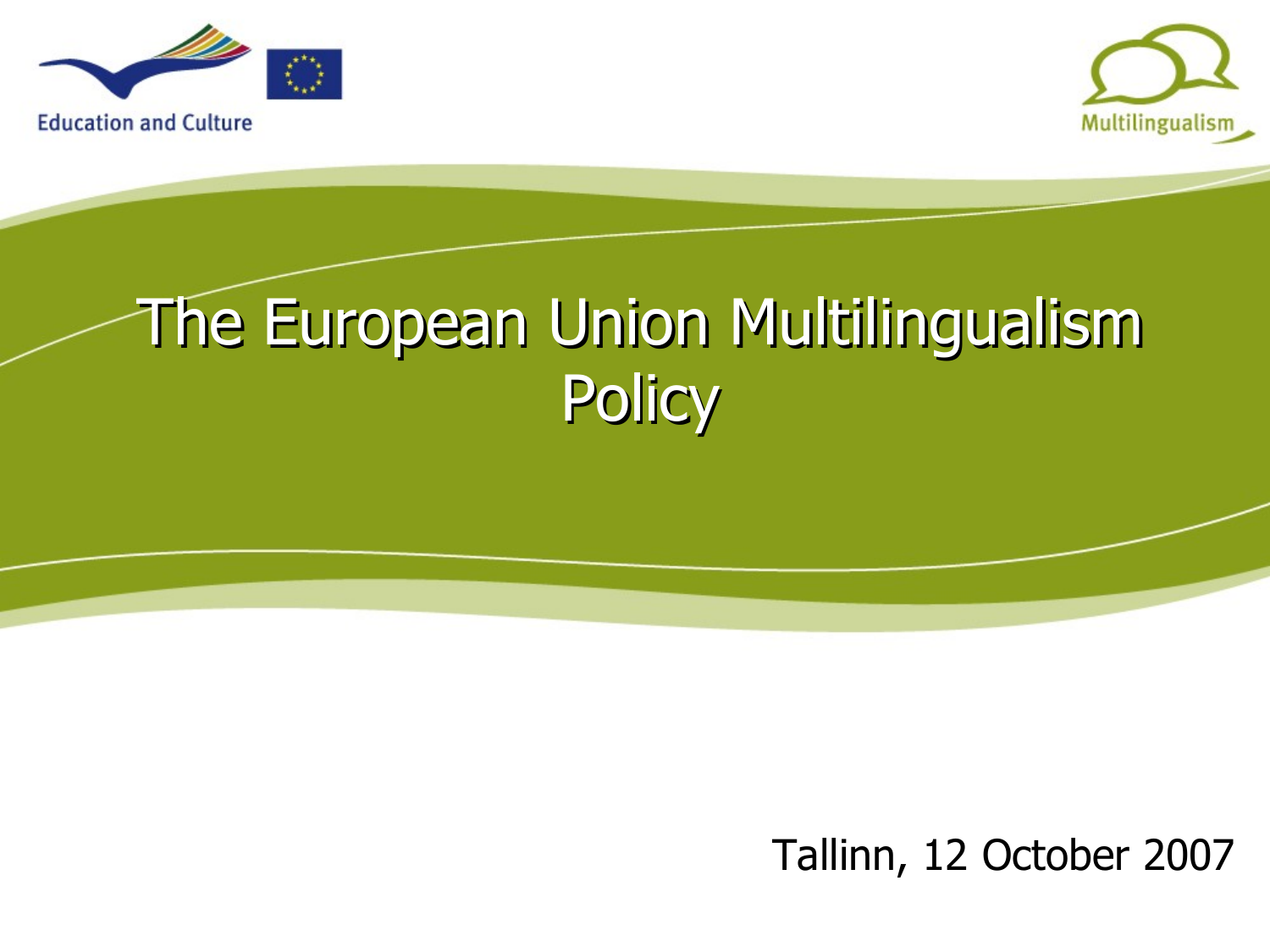



### Why a European Multiligualism Policy?

EU today:

- " 27 Member States
- " 500 million citizens
- " 23 official languages (and the others& )
- " Is English enough?
- " Language and identity(ies), culture(s), history, society, geography&

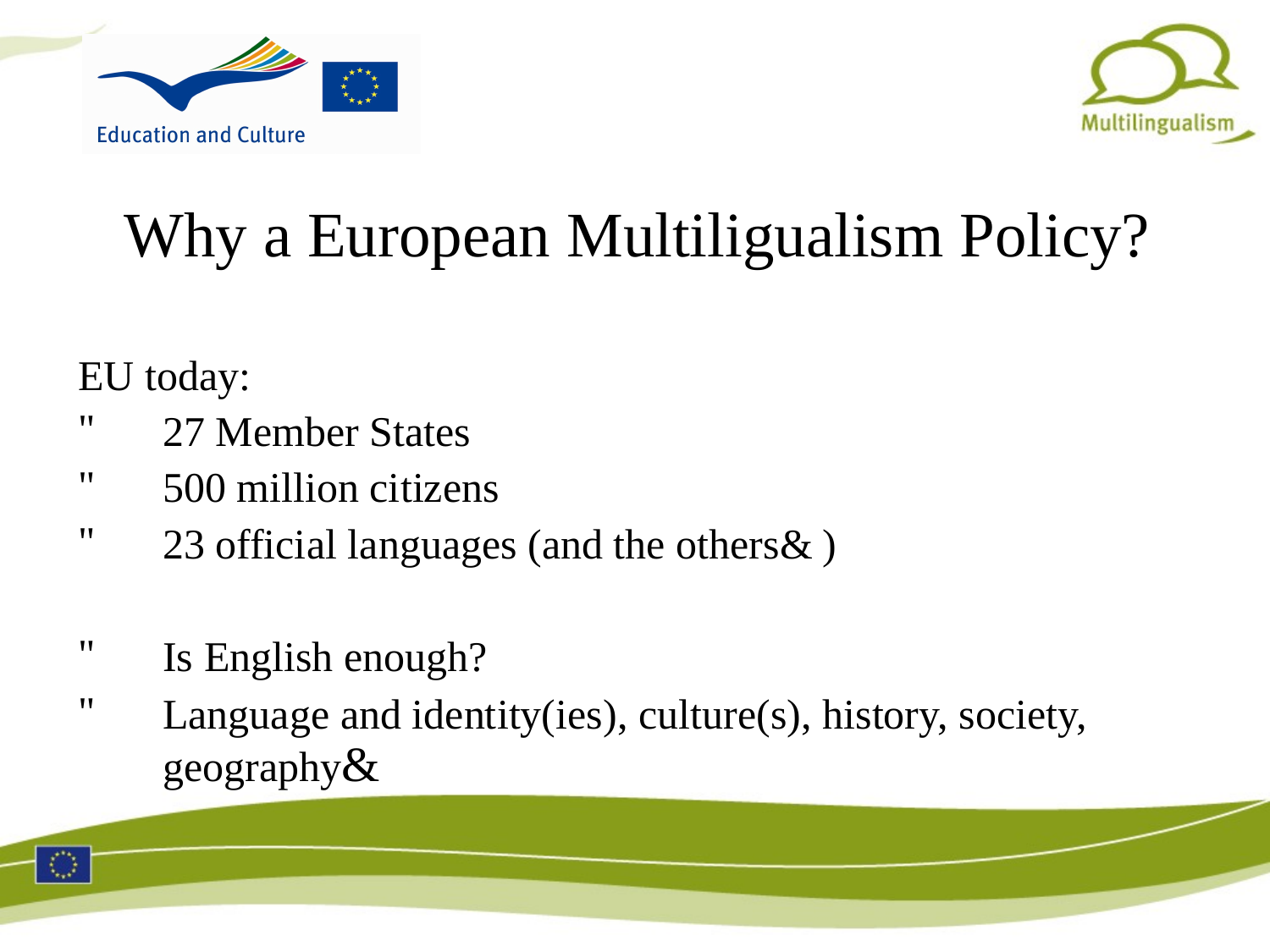



# Legal and political framework:

Article 149 of the Treaty:

*The Community shall contribute to the development of quality education by encouraging cooperation between Member States and, if necessary, by supporting and supplementing their action, while fully respecting the responsibility of the Member States for the content of teaching and the organisation of education systems and their cultural and linguistic diversity.*

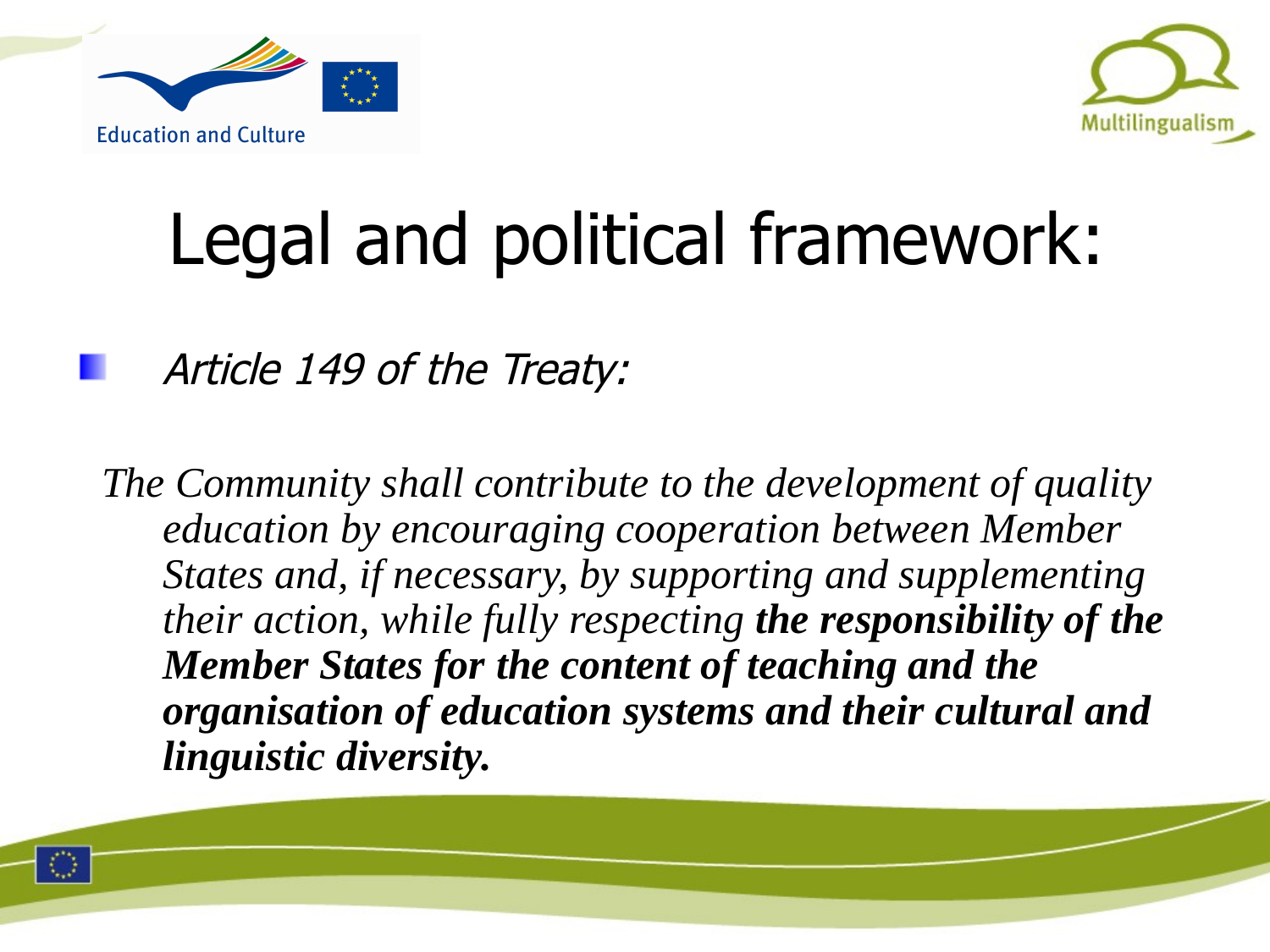



# Legal and political framework:

- The Lisbon strategy (languages as basic skills);
- A new Communication on Multilingualism (2008);
- The main aim of the EU Multilingualism Policy: the promotion of language learning and linguistic diversity in Europe.

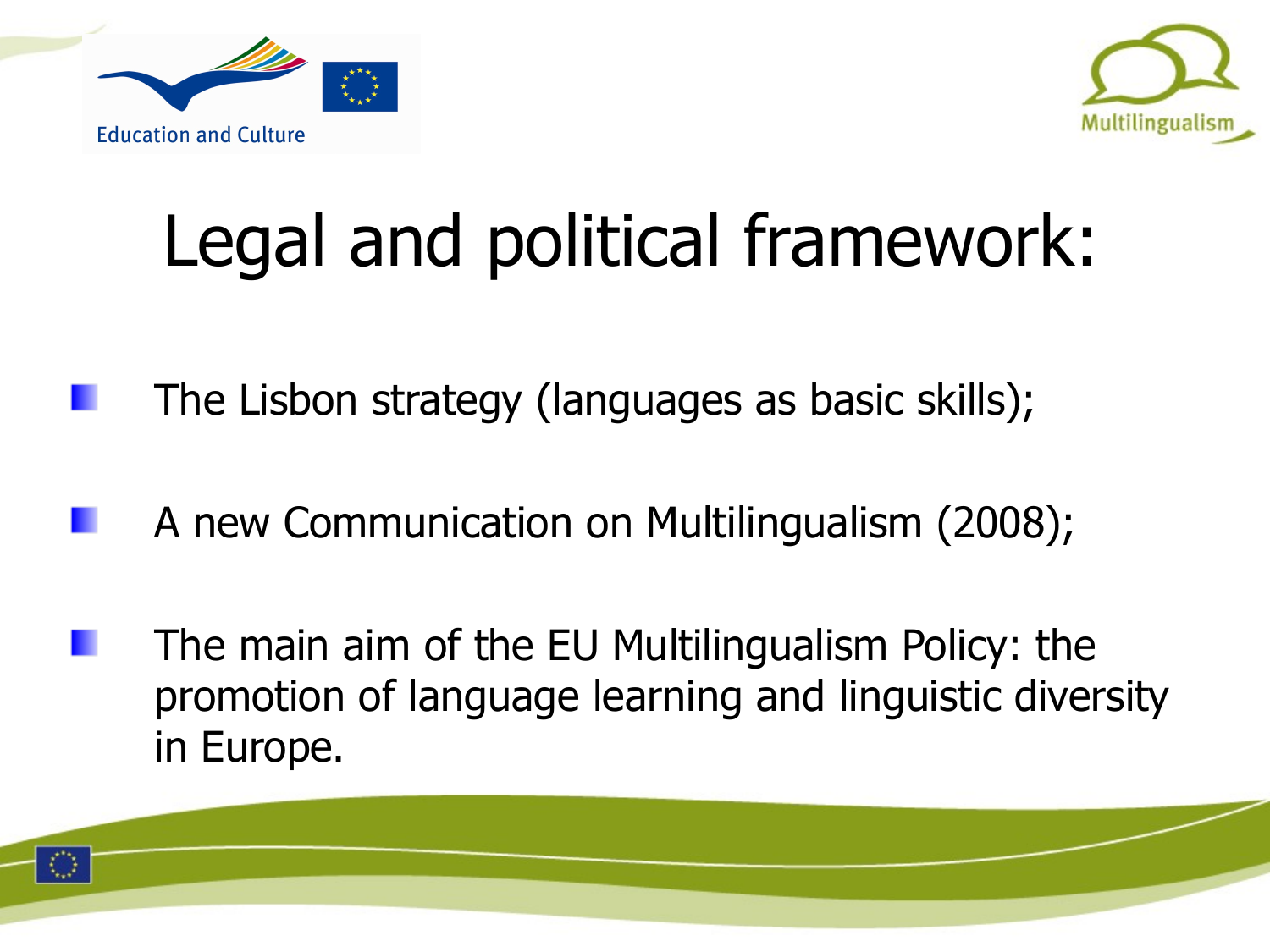



# EU Multilingualism Policy:

Three main axes:

- economic competitiveness, growth and better jobs;
- lifelong learning and intercultural dialogue;
- multilingual communication between the citizens and the European institutions.

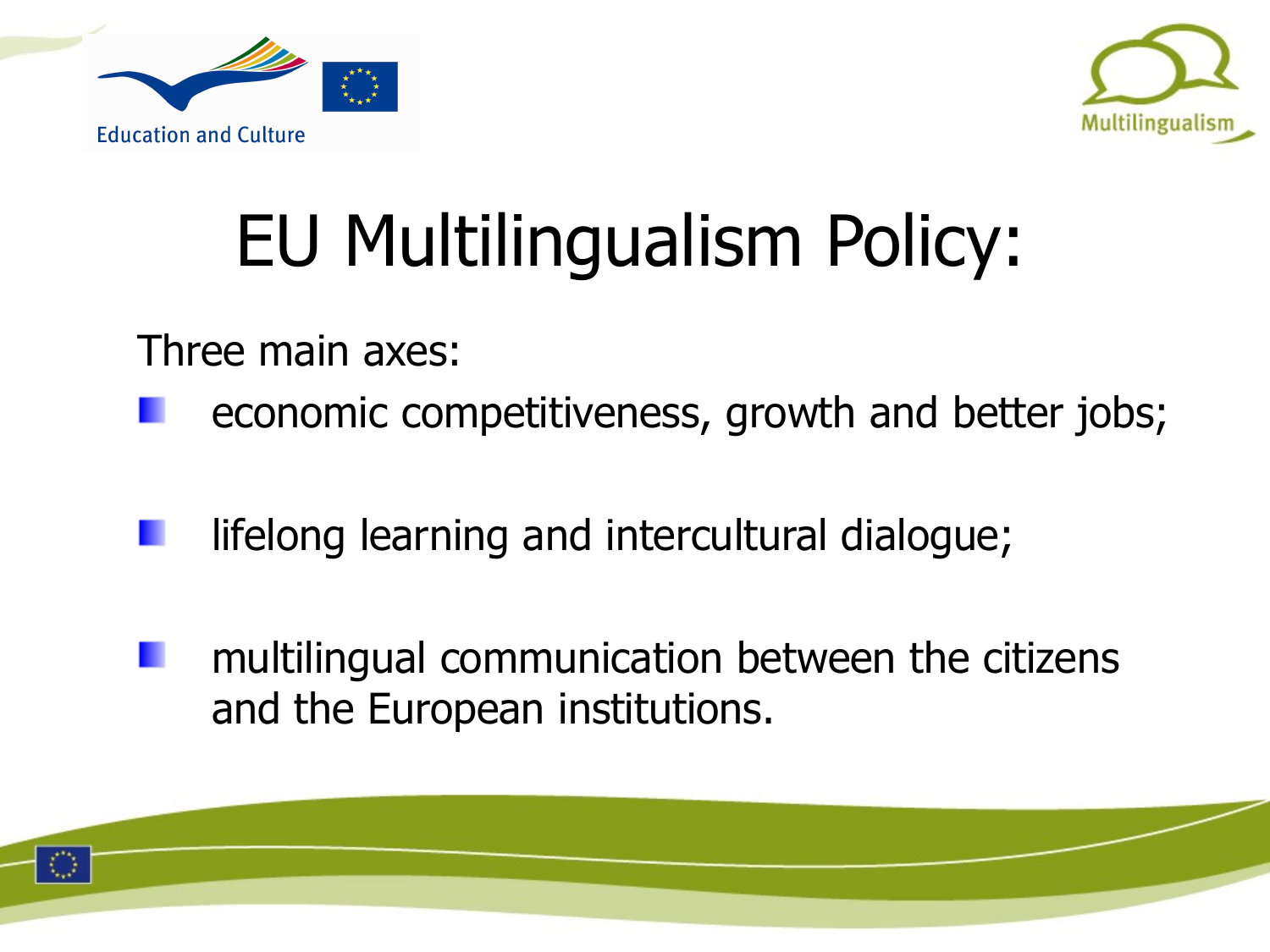



### Economic competitiveness, growth and better jobs:

The ELAN study;

- Study on new technologies and linguistic diversity;
- The Business Conference/Business Forum.

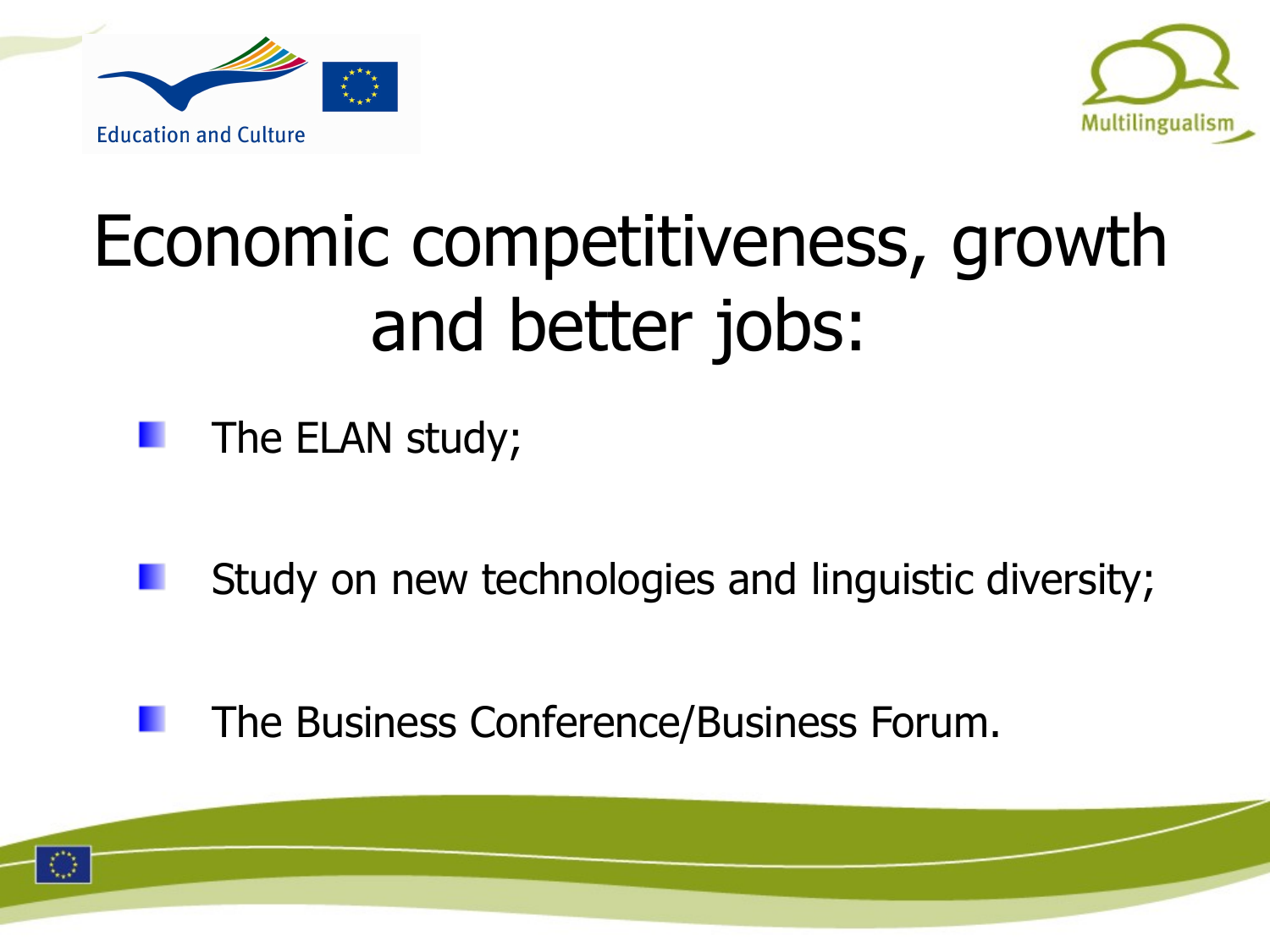



### Multilingual communication…:

- Programmes for the Training of Interpreters and Translators;
- Support to ICT to improve communication between EU citizens and EU institutions (Advanced Technological Platform for Multilingual Communication; Terminology Databases open to the public etc)

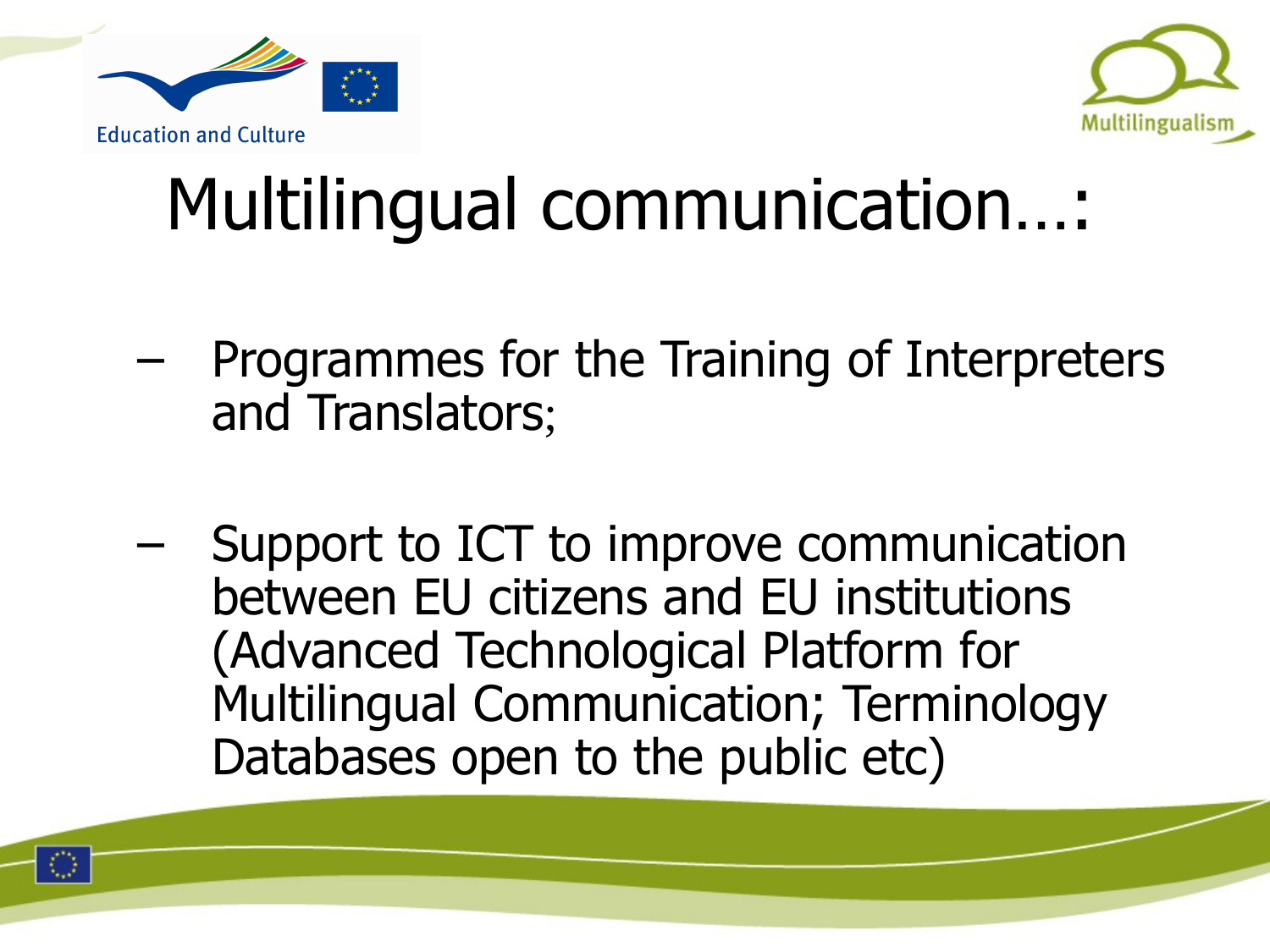



### Lifelong learning and intercultural dialogue :

- Working group on languages and intercultural dialogue (2008 European Year of Intercultural Dialogue);
- Study on Language and Intercultural Skills;
- The Lifelong Learning Programme(2007-2013)

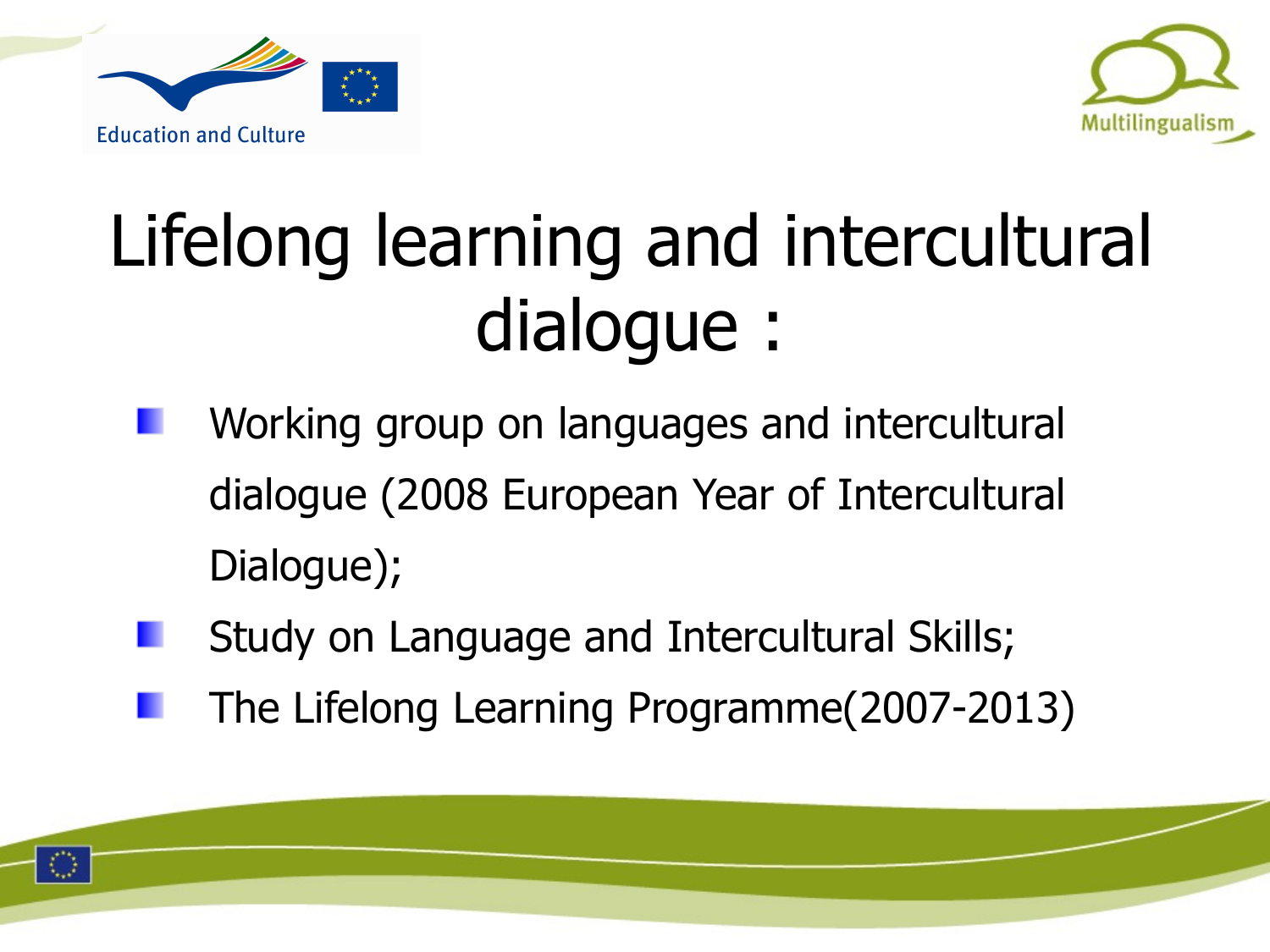



### The Lifelong Learning programme (2007-2013):

- The promotion of language learning and linguistic diversity is a general objective of the LLP as a whole.
- Languages are present in (almost) all sectoral programmes and key activities.

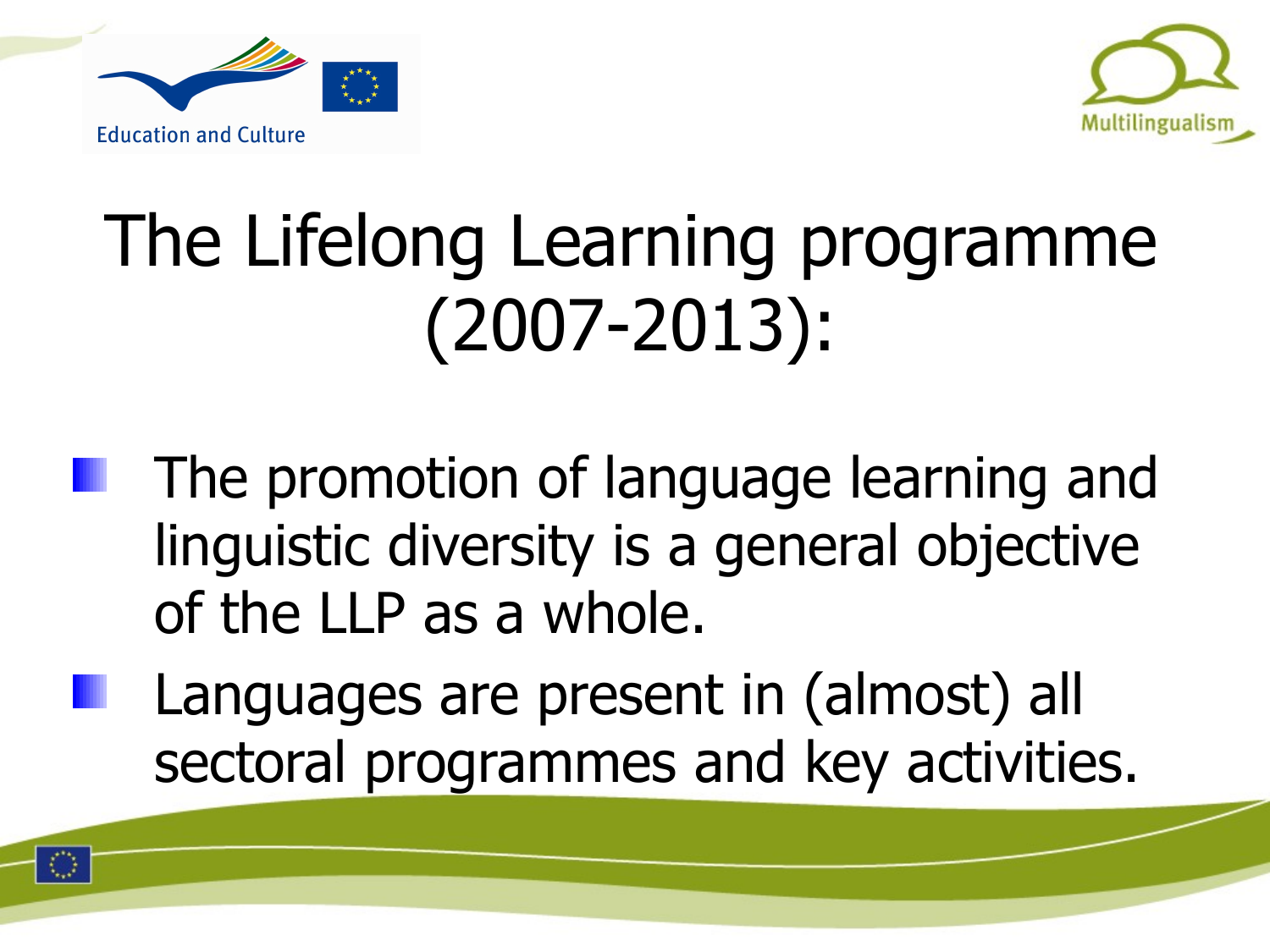



### LLP: Structure

| <b>Comenius</b><br><b>School</b>                                                                                   | <b>Erasmus</b><br><b>Higher</b>     | Leonardo da<br><b>Vinci</b>             | <b>Grundtvig</b>   |
|--------------------------------------------------------------------------------------------------------------------|-------------------------------------|-----------------------------------------|--------------------|
| education                                                                                                          | education &<br>advanced<br>training | Vocational<br>education and<br>training | Adult<br>education |
| <b>Transversal Programme</b>                                                                                       |                                     |                                         |                    |
| 4 key activities - Policy Cooperation; Languages; ICT; Dissemination<br>and exploitation of results (valorisation) |                                     |                                         |                    |
| <b>Jean Monnet Programme</b>                                                                                       |                                     |                                         |                    |
| 3 key activities - Jean Monnet Action; European Institutions; European<br>associations                             |                                     |                                         |                    |

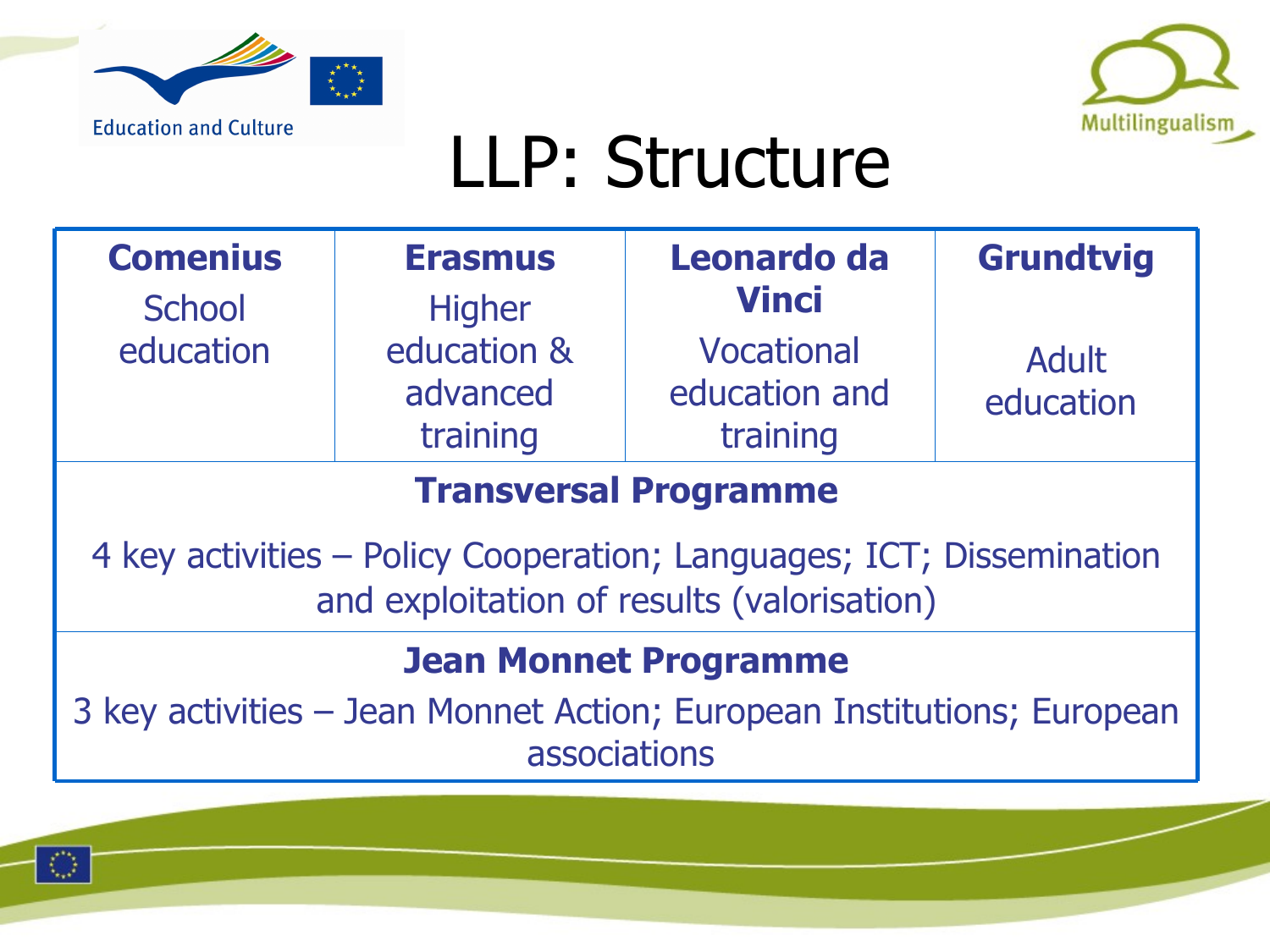



# Key Activity Languages (KAL):

#### **Multilateral Projects;**

#### **Networks;**

#### **Accompanying measures.**



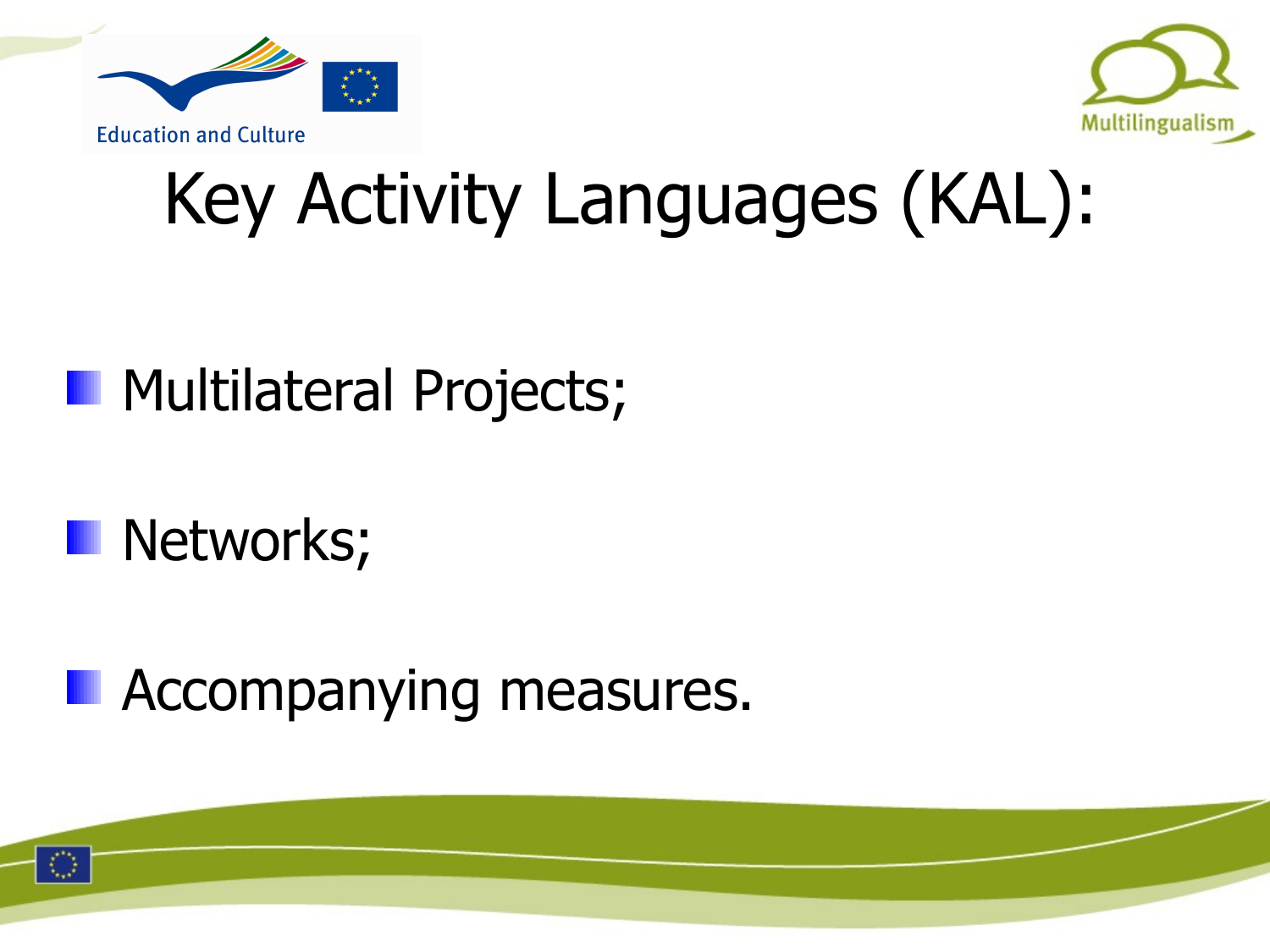



# Key Activity Languages (KAL):

#### **Studies**

- Information campaigns
- European Indicator of Language Competence
- European Label

#### KAL Total Budget 2008: 12,150 m€

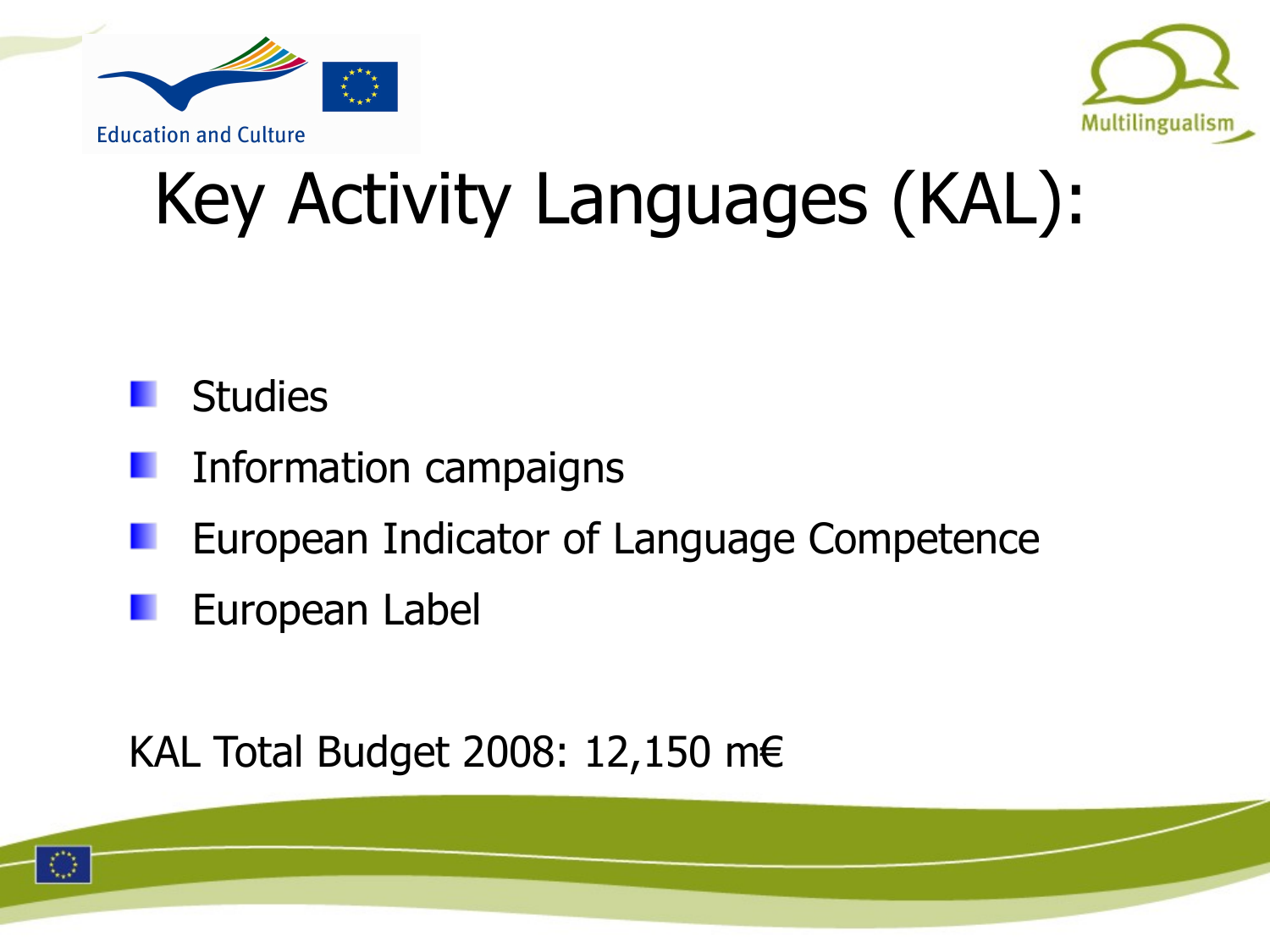



### KAL's Multilateral projects:

### **To develop new language learning** materials;

**To promote language awareness and** access to language learning resources.

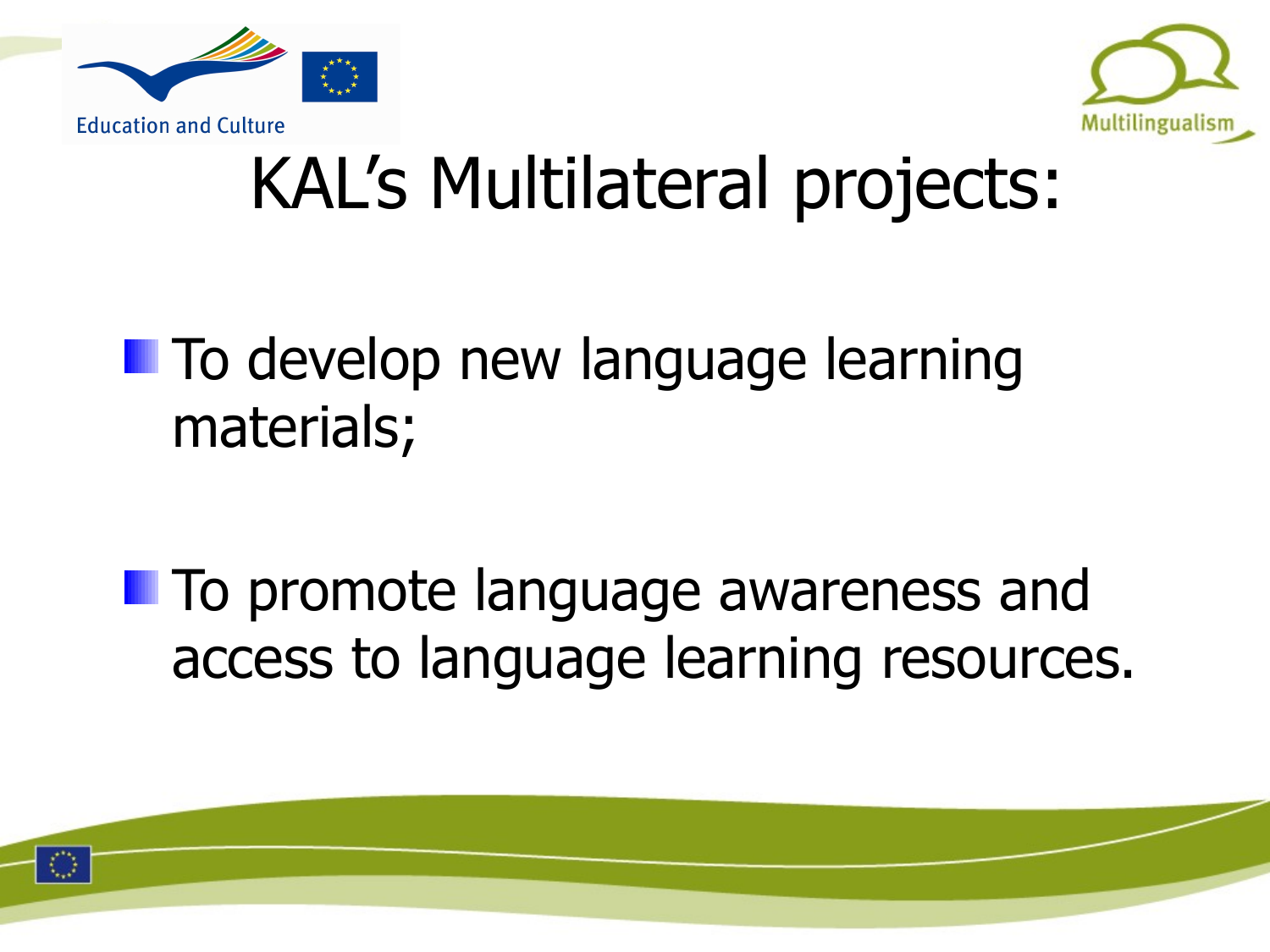



### KAL's Networks:

**development of language policies; Support the exchange of information** about innovative techniques and good practices;

**adapt and disseminate products of former** projects to potential end-users.



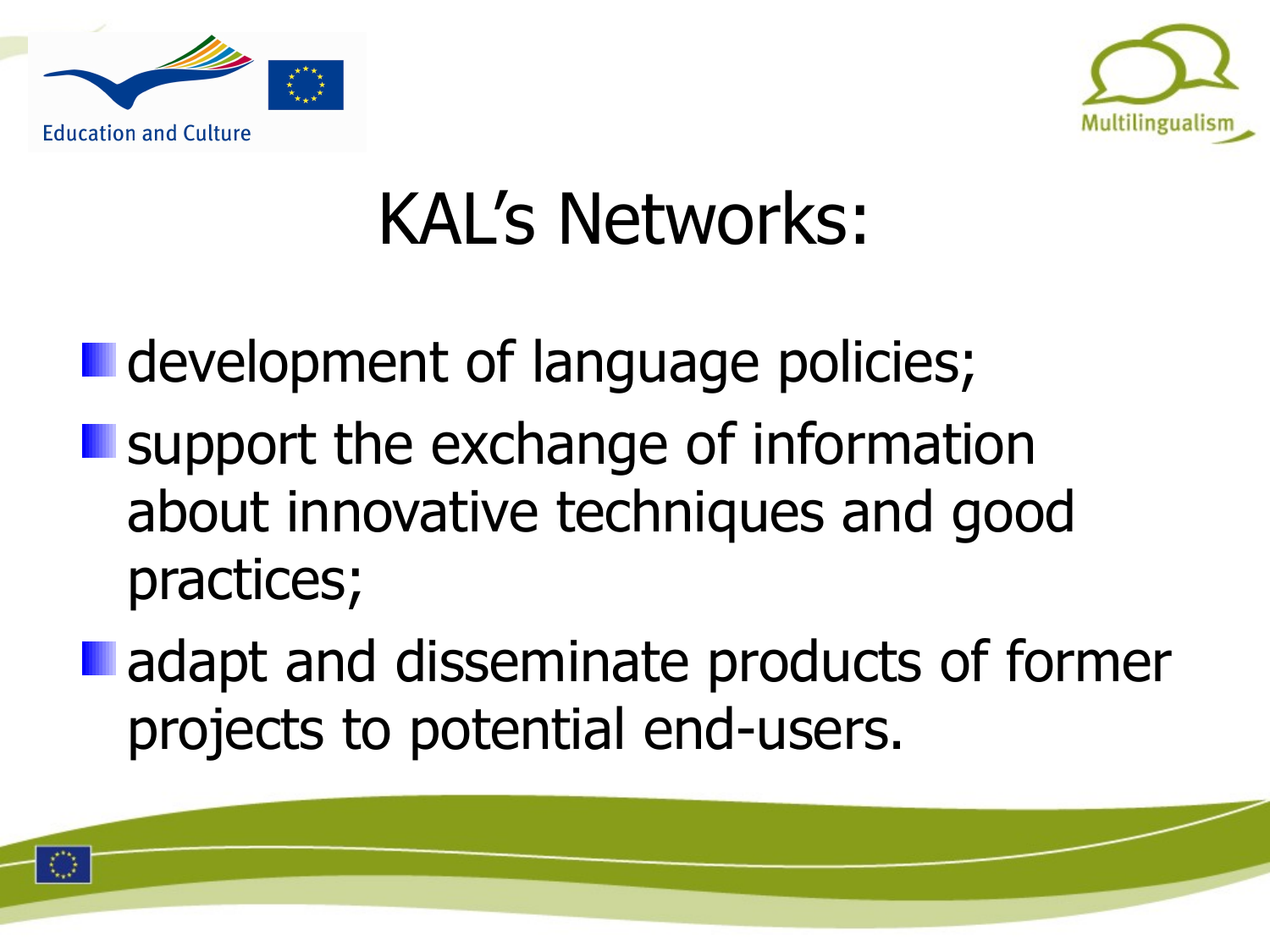



### Accompanying Measures

#### Projects for:

- communication activities,
- thematic monitoring of projects;
- dissemination and exploitation of project results.

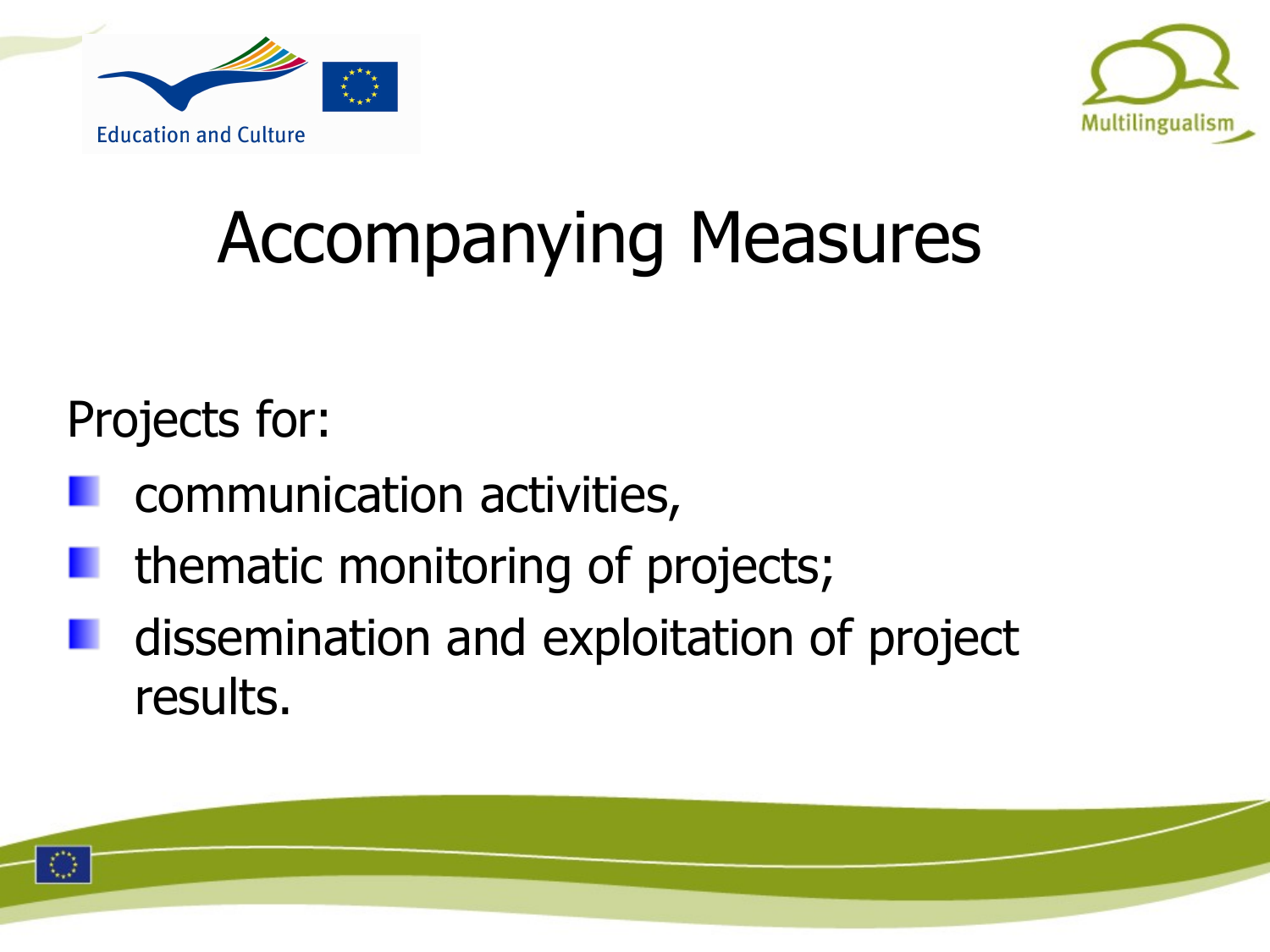



# EU's influence:

- The review of the whole educational system in the light of a lifelong language learning approach;
- The introduction of early language learning in primary and sometimes in pre-primary;
- The introduction of some CLIL (content and language integrated learning) in the curricula;
	- An increased offer of languages at secondary level;

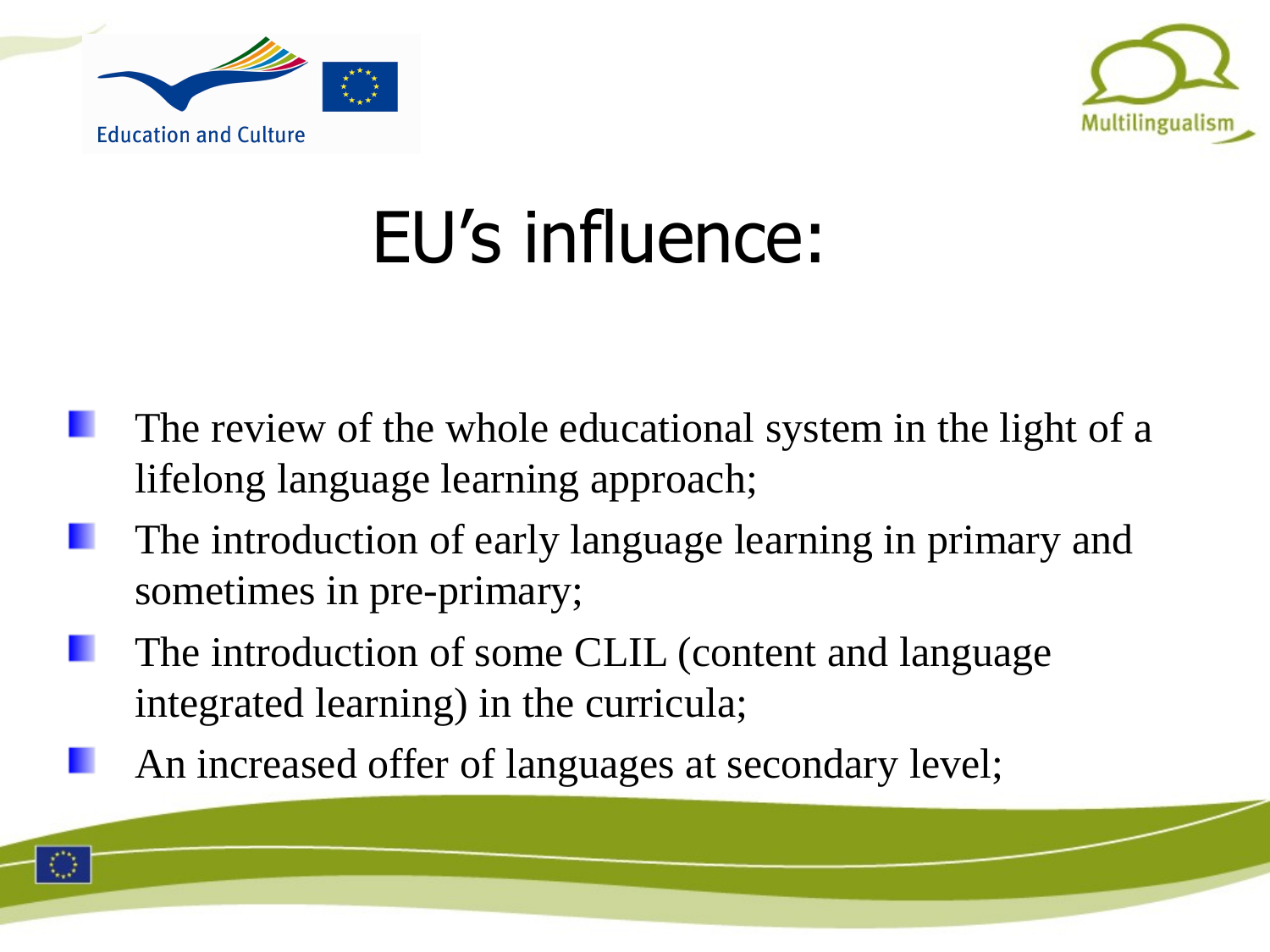



# EU's influence:

- An increased investment in language teacher training;
- A review of final examinations and certificates to align them to the Common European Framework of Reference for Languages;
- The use of European programmes and tools developed by the Commission and by the Council of Europe to audit national education systems, develop suitable language materials and tests, promote language teacher training abroad and European cooperation in school..